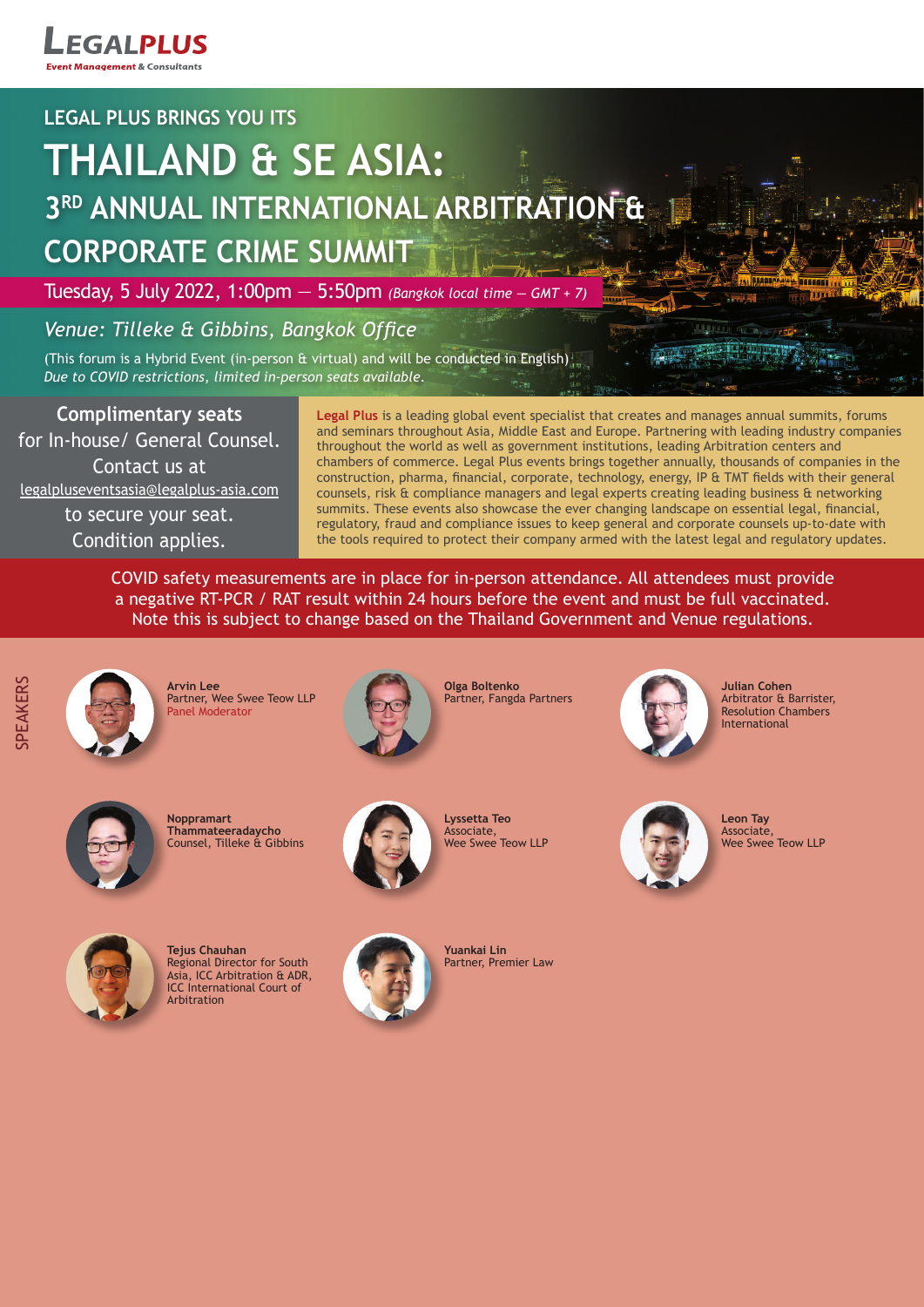

### **BOOK NOW TO SECURE YOUR SEAT**

**This conference will be conducted in English Venue: Tilleke & Gibbins, Bangkok Office 26th Floor, 1011 Rama 3 Road, Chongnonsi, Yannawa, Bangkok, Thailand**

| In-Person Registration Fee            |               |
|---------------------------------------|---------------|
| Rates for Law/Risk Management Firms   |               |
| <b>Super Early Bird Rate:</b>         | <b>USD199</b> |
| (on or before 5 May 2022)             |               |
| <b>Early Bird Rate:</b>               | <b>USD229</b> |
| (6 May - 15 June 2022)                |               |
| <b>Normal Rate:</b>                   | <b>USD259</b> |
| (from 16 June 2022)                   |               |
| <b>Online Registration Fee</b>        |               |
| Rates for Law / Risk Management Firms |               |
| <b>Super Early Bird Rate:</b>         | <b>USD59</b>  |
|                                       |               |

| (on or before 5 May 2022)  |               |
|----------------------------|---------------|
| <b>Early Bird Rate:</b>    | USD79         |
| $(6$ May $- 15$ June 2022) |               |
| <b>Normal Rate:</b>        | <b>USD109</b> |
| (from 16 June 2022)        |               |

| $13:00 - 13:10$ | <b>Opening Welcome by Chairperson</b>                                                                                                                                                                                                                                              |
|-----------------|------------------------------------------------------------------------------------------------------------------------------------------------------------------------------------------------------------------------------------------------------------------------------------|
| $13:10 - 13:25$ | <b>Opening Address</b>                                                                                                                                                                                                                                                             |
| $13:25 - 13:50$ | Arbitration in the Metaverse<br>Noppramart Thammateeradaycho, Counsel Tilleke & Gibbins                                                                                                                                                                                            |
| $13:50 - 14:20$ | Navigating Complex Shareholder Disputes With SE Asian Companies<br>Yuankai Lin, Partner, Premier Law                                                                                                                                                                               |
| $14:20 - 14:40$ | Investment in Crisis and Failed States: War as an Internationally Wrongful Act, Impact on Foreign Investment, and<br><b>Reparation Standards</b><br>Olga Boltenko, Partner, Fangda Partners                                                                                        |
| $14:40 - 15:00$ | Construction Disputes in Asia - How Technology is Effecting Managing Disputes<br>Julian Cohen, Arbitrator & Barrister, Resolution Chambers International                                                                                                                           |
| $15:00 - 15:20$ | <b>Networking &amp; Refreshment Break</b>                                                                                                                                                                                                                                          |
| $15:20 - 15:35$ | <b>TMT Disputes in The Current Climate</b>                                                                                                                                                                                                                                         |
| $15:35 - 16:05$ | Panel Discussion - Setting Aside of Arbitration Awards: Strategies, Strategems and Scenarios<br>Moderator<br>• Arvin Lee, Partner, Wee Swee Teow LLP<br><b>Panellists</b><br>• Lyssetta Teo, Associate, Wee Swee Teow LLP<br>• Leon Tay, Associate, Wee Swee Teow LLP              |
| $16:05 - 16:30$ | Corporate Crime in SE Asia - AML & Anti-Bribery in the Region                                                                                                                                                                                                                      |
| $16:30 - 16:50$ | Managing Cyber Investigations in the Digital Era                                                                                                                                                                                                                                   |
| $16:50 - 17:10$ | Advising on M&A Disputes in SE Asia                                                                                                                                                                                                                                                |
| $17:10 - 17:50$ | Grand Panel & Q/A - 3rd Party Funding in Arbitration - Has COVID Helped or Hindered Funding Litigation in Asia<br>Moderator<br>$\cdot$ TBC<br><b>Panellist</b><br>• Tejus Chauhan, Regional Director for South Asia, ICC Arbitration & ADR, ICC International Court of Arbitration |

\* program is subject to change without prior notice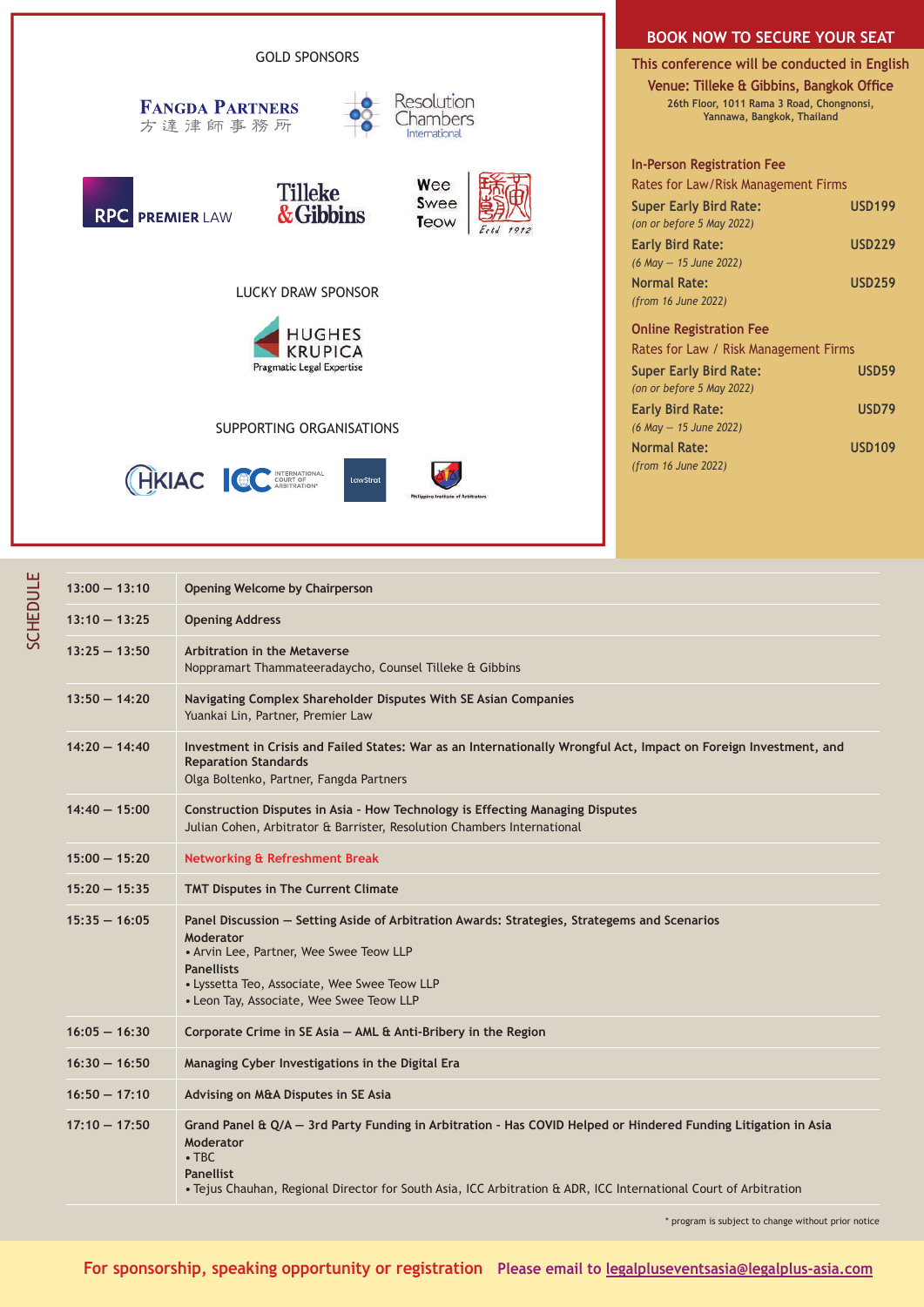### **Arvin Lee, Partner, Wee Swee Teow LLP**

Arvin Lee is a Partner of Wee Swee Teow LLP, a 109-year-old Singapore law firm. He is an Arbitrator of the Korean Commercial Arbitration Board, the Beijing Arbitration Commission, the Chinese Arbitration Association (International), and an Adjudicator of the Financial Institutions Dispute Resolution Centre (Singapore).

He focuses on energy-related disputes (conventional and renewables). He has a track record of securing arbitral awards that have been enforced outside Singapore, such as in China of an SIAC award he successfully obtained for a Singapore-listed company for specific performance. Recent work includes acting as lead counsel in wind power project finance disputes and oil and gas hedging disputes before the Singapore International Arbitration Centre; acting as co-lead counsel for a Pertamina subsidiary against a major European bank in relation to an LC dispute in excess of US\$23m before the Singapore International Commercial Court; advising a third party funder in relation to a US\$103m claim, and a private equity fund with an AUM in excess of US\$500m on a 8-figure USD claim against a major international bank for various economic torts (including a novel one under Singapore law). He also regularly co-counsels with foreign lawyers on their Singapore-seated arbitrations, and also gets instructed by them to conduct Singapore High Court proceedings in relation to arbitral award setting aside proceedings. His varied publications include a piece in the Law Gazette published by the Law Society of Singapore, on how to maintain good and happy co-counsel relationships with foreign counsel.

He has experience acting in 3 arbitral award setting aside applications, the first (instructed by South Korean counsel) against a major US automotive parts manufacturer before the High Court of Singapore, the second against a Big 5 global commodities house before the General Division of the High Court of Singapore, and the last (instructed by Hong Kong counsel) against two PRC state-owned oil companies before the Singapore International Commercial Court (SICC).

Arvin is a Fellow of the Chartered Institute of Arbitrators (UK) and the International Dispute Resolution Academy (HK). He holds a certificate in Hedging and Management of Energy Price Risk (2021) from the SMU Academy. He holds law degrees from Harvard (LL.M.) and the LSE (LL.B., Hons. 1st).

#### **Olga Boltenko, Partner, Fangda Partners**

Ms. Boltenko is an investment and trade lawyer with over ten years of experience in public international law and investor-State dispute resolution. She has acted as legal counsel in investor-state disputes under the auspices of the Permanent Court of Arbitration, the ICSID, the SCC, the ICC, the LCIA, and as tribunal secretary in dozens of commercial disputes in a wide array of industries including oil and gas, mining, infrastructure, construction, telecommunications and pharmaceuticals, across Asia and beyond.

Ms. Boltenko teaches a master of laws degree in arbitration and ADR with a focus on Belt & Road investment law at The University of Hong Kong. She is also a professor of law at the Royal University of Law and Economics in Phnom Penh, Cambodia, where she teaches a course in investment law at the dual degree program with the Free University of Brussels. Ms. Boltenko is listed as an arbitrator on the panels of the HKIAC, SIAC, AIAC, CIETAC, AFSA (Arbitration Foundation of Southern Africa), XAAC (Xi'An Arbitration Commission) and RSPP (Russian Union of Industrialists and Entrepreneurs).

### **Julian Cohen, Arbitrator & Barrister, Resolution Chambers International**

Julian has 30 years of specialist experience of heavyweight international, and domestic, disputes. Sums in dispute in his cases vary from small to in excess of USD 2 billion. In addition to acting as counsel, he also regularly sits as an arbitrator. Julian has over 10 years' experience in the MENA region, including 2 years based full time in Dubai, and an ongoing long-term commitment to the region. Julian has been involved in projects and disputes in Dubai, Abu Dhabi, Qatar, Oman, Iran, Saudi Arabia, Benin, Sierra Leone and Mali.

Julian was called to the Bar in England & Wales in 1990. He was with Pinsent Masons' Construction Disputes practice in London and Hong Kong from 1993 to 2009. He left Pinsent Masons as a partner in 2009, and was called to the Bar in Hong Kong in 2010. Julian is particularly well known for his heavy weight practice in relation to the Construction and Engineering sectors, the Energy, Oil and Gas sectors and International and domestic arbitrations.

### **Noppramart Thammateeradaycho, Counsel, Tilleke & Gibbins**

Noppramart Thammateeradaycho is an experienced litigator with over 20 years' experience of trial and appellate advocacy at all levels of the Thai courts. She also has substantial experience with international litigation and arbitration gained from numerous cases in Singapore, Australia, Cambodia, Myanmar and Laos. She is particularly sought after for her experience in arbitration, and is known for her skilled navigation of both international rules (particularly UNCITRAL, SIAC, ICC, HKIAC and GAFTA rules) and domestic rules, including those of the Indonesian National Arbitration Institute (BANI), NCAC (Cambodia), Thai Arbitration Institute (TAI), and Thailand Arbitration Center (THAC). Her general practice covers various industries, including construction, insurance and reinsurance, telecommunication, and media and technology.

#### **Lyssetta Teo, Associate, Wee Swee Teow LLP**

Lyssetta Teo is a Disputes Associate focusing on energy-related disputes in Wee Swee Teow LLP, a 109-year-old Singapore law firm.

She is recently acting in 2 arbitral award setting aside applications, the one against a Big 5 global commodities house before the General Division of the High Court of Singapore, and the other (instructed by Hong Kong counsel) against two PRC stateowned oil companies before the Singapore International Commercial Court (SICC). She is hence very conversant with the current comparative jurisprudence, as well as strategies and tactics, in relation to setting aside and refusal of enforcement.

She is acting as lead counsel in an international institutional arbitration for a senior fund executive in the oil sector in relation to a claim on a guarantee. She also led in two High Court hearings for transfer of cases to the SICC, and a High Court hearing for a specific discovery application.

Lyssetta's other current work includes acting for a Pertamina subsidiary against a major European bank in relation to an LC dispute in excess of US\$23m. She has also acted for both banks (including a multinational bank who was a major creditor in the Hin Leong and Ocean Tankers insolvency facing a total exposure of over USD 110m) and commodities companies. She largely advises on disputes arising out of physical commodities contracts, involving issues relating to letters of credit, title and security, and shipping law.

Earlier this year, Lyssetta was a trainer in a client training webinar for PetroChina on various trading issues. She holds a certificate in Hedging and Management of Energy Price Risk (2021) from the SMU Academy, and a certificate (expected June 2021) in SIAC and Institutional Arbitration from the SMU Law Academy. She graduated LL.B. (Hons.) from the University of Birmingham.

#### **Leon Tay, Associate, Wee Swee Teow LLP**

Leon Tay is a Disputes Associate focusing on energy-related disputes in Wee Swee Teow LLP, a 109-year-old Singapore law firm.

He is recently acting in 2 arbitral award setting aside applications, the one against a Big 5 global commodities house before the General Division of the High Court of Singapore, and the other (instructed by Hong Kong counsel) against two PRC stateowned oil companies before the Singapore International Commercial Court (SICC). He is hence very conversant with the current comparative jurisprudence, as well as strategies and tactics, in relation to setting aside and refusal of enforcement.

On the first set of proceedings, Leon argued in Reply by himself in the High Court, against a well-respected Senior Counsel.

His other current work includes acting for a Pertamina subsidiary against a major European bank in relation to an LC dispute in excess of US\$23m, and being second chair on an international institutional arbitration for a senior fund executive in the oil sector in relation to a claim on a guarantee. He has also assisted in: (i) advising a third party funder in relation to a US\$103m claim, (ii) advising a private equity fund with an AUM in excess of US\$500m on a 8-figure USD claim against a major international bank for various economic torts (including a novel one under Singapore law); (iii) acting for an Australian upstream oil and gas company in its dispute against floating production services provider including an SIAC arbitration in relation to a US\$7m parent company guarantee, and another SIAC arbitration (including preliminary Emergency Arbitration) in relation to a charterparty with amount in dispute (claims and counterclaims) in excess of US\$10m.

Earlier this year, Leon was a trainer in a client training webinar for PetroChina on various trading issues. He holds a certificate in Hedging and Management of Energy Price Risk (2021) from the SMU Academy. He graduated LL.B. (Hons.) from the National University of Singapore.

#### **Tejus Chauhan, Regional Director for South Asia, ICC Arbitration & ADR, ICC International Court of Arbitration**

As the Regional Director for South Asia based in Singapore, Tejus focuses on assisting companies, counsels, and investors the region understand how they can resolve commercial disputes by raising their awareness about ICC's Dispute Resolution Services. Tejus is responsible for advising on arbitration proceeding protocol, especially ICC Arbitration, organizing capacity building and informative events, promoting ICC's internationally recognised services concerning domestic and international disputes and connecting with regional players to forge relationships that connect ICC with users and businesses. Tejus is also an avid promoter of opportunities for young practitioners and leads ICC's Young Arbitration Forum (YAF) in South Asia.

Tejus earned his law degree from Symbiosis International University in India. Upon graduation, Tejus worked as an associate with a law firm in India. Prior to joining ICC in Singapore, Tejus has also worked as the Deputy Director - Arbitration for ICC in India and was most recently a part of the forensic and dispute advisory services at PricewaterhouseCoopers in India.

### **Yuankai Lin, Partner, Premier Law**

Specialising in complex and high-stakes cross-border litigation and arbitration, Yuankai Lin has considerable experience advising clients embroiled in shareholder disputes spanning across industry sectors such as Technology, Communications and Media; Retail, Food & Beverage, Entertainment & Sport; Healthcare, Oil and Gas, as well as Aviation.

An experienced dispute resolution lawyer, Yuankai frequently does his own advocacy in both litigation and arbitration matters. He has a very international practice having acted in disputes involving a wide range of jurisdictions including Singapore, Malaysia, Brunei, Thailand, China, Russia, South Korea, Bangladesh, India and the United States. He has acted for clients at all levels of the Singapore Courts as well as in arbitrations administered by the SIAC, ICC, KLRCA (now AIAC), LCIA and UNCITRAL Rules.

Yuankai is a Fellow of the Singapore Institute of Arbitrators and is on the Panel of Arbitrators for various arbitral institutions. He is also an accredited mediator with the Singapore Mediation Centre and has mediated disputes at the Supreme Court and State Courts of Singapore.